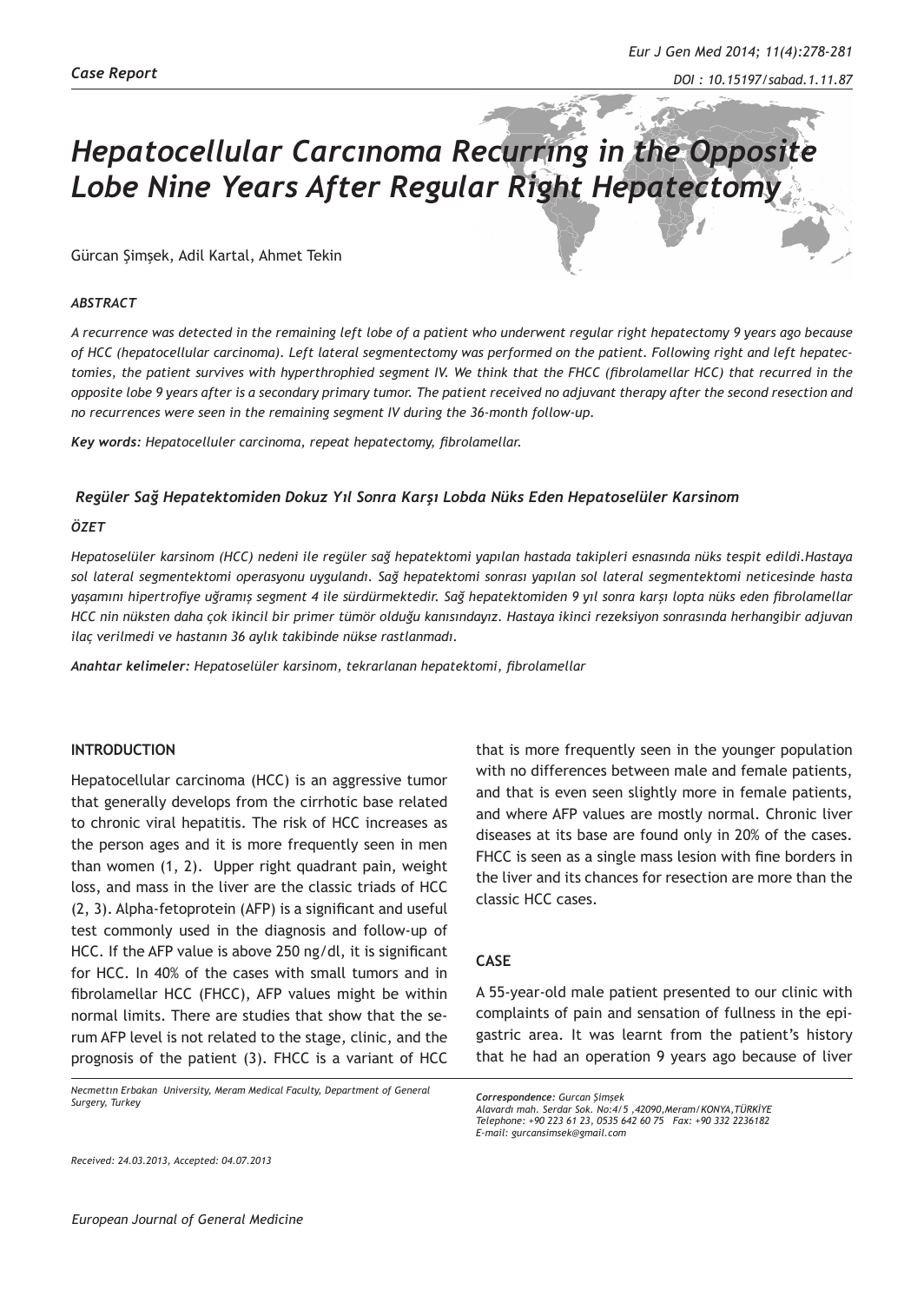tumor and that he was skipping his follow-ups for the last two years. When the medical records of the patient were studied, it was seen that he had undergone right hepatectomy procedure because of FHCC at our clinic. The patient's follow-ups were regularly performed for 7 years in the post-op period and his latest follow-up ultrasonography (USG), which showed no lesions in the remaining left lobe, was performed 2 years ago. The abdominal examination of the patient revealed a palpable mass which had irregular contours, was hard, mobile upon breathing, and sensitive and it partly filled the epigastric field. Lab results of the patient were normal and the upper abdominal USG showed a mass lesion of 12x11 cm in the left lobe inferomedial field containing heterogeneous hypoechoic fields with lobule contours. Through the subsequent dynamic liver CT (Figure 1), a lesion of about 10x12 cm with a central scar in its center in the left lobe lateral segment of the liver was defined. Tru-cut biopsy was performed for the differential diagnoses of FHCC and focal nodular hyperplasia. The lesion was reported as FHCC. Left lateral segmentectomy was planned for the patient. However, since the patient had a previous history of right hepatotectomy, whether the remaining liver parenchyma would suffice for the patient's survival arose as a problem. The volume of segment IV was evaluated through CT. Since the remaining segment IV volume following the procedure was more than 30% of the standard liver volume which was estimated according to the Urata formula through CT, it was decided that an operation should be performed and the patient underwent left lateral segmentectomy (Figures 2-4). There were no complications during or after the



*Figure 2. Determining the resection borders before lateral segmentectomy performed in order to remove the tumor.*

surgery. The patient was discharged on post-op day 6 without any problems. The pathological analysis of the tumor revealed FHCC. The result was similar to the pathology of the first resection (Figures 5, 6). There were no problems in the follow-ups and the patient's followup CT showed hyperthropied segment IV. It has been 39 month after the left lateral segmentectomy of the patient and no recurrences have been observed (Figure 7) .

# **DISCUSSION**

Surgical resection has been the selected method of HCC treatment for about 60 years. Resection is a method of treatment that currently enables long-term survival.



*Figure 1. CT imaging of the recurrent tumor in the remaining left lobe of a patient with right hepatectomy.*



*Figure 3. Lateral segmentectomy material and the outlook of the tumor following resection.*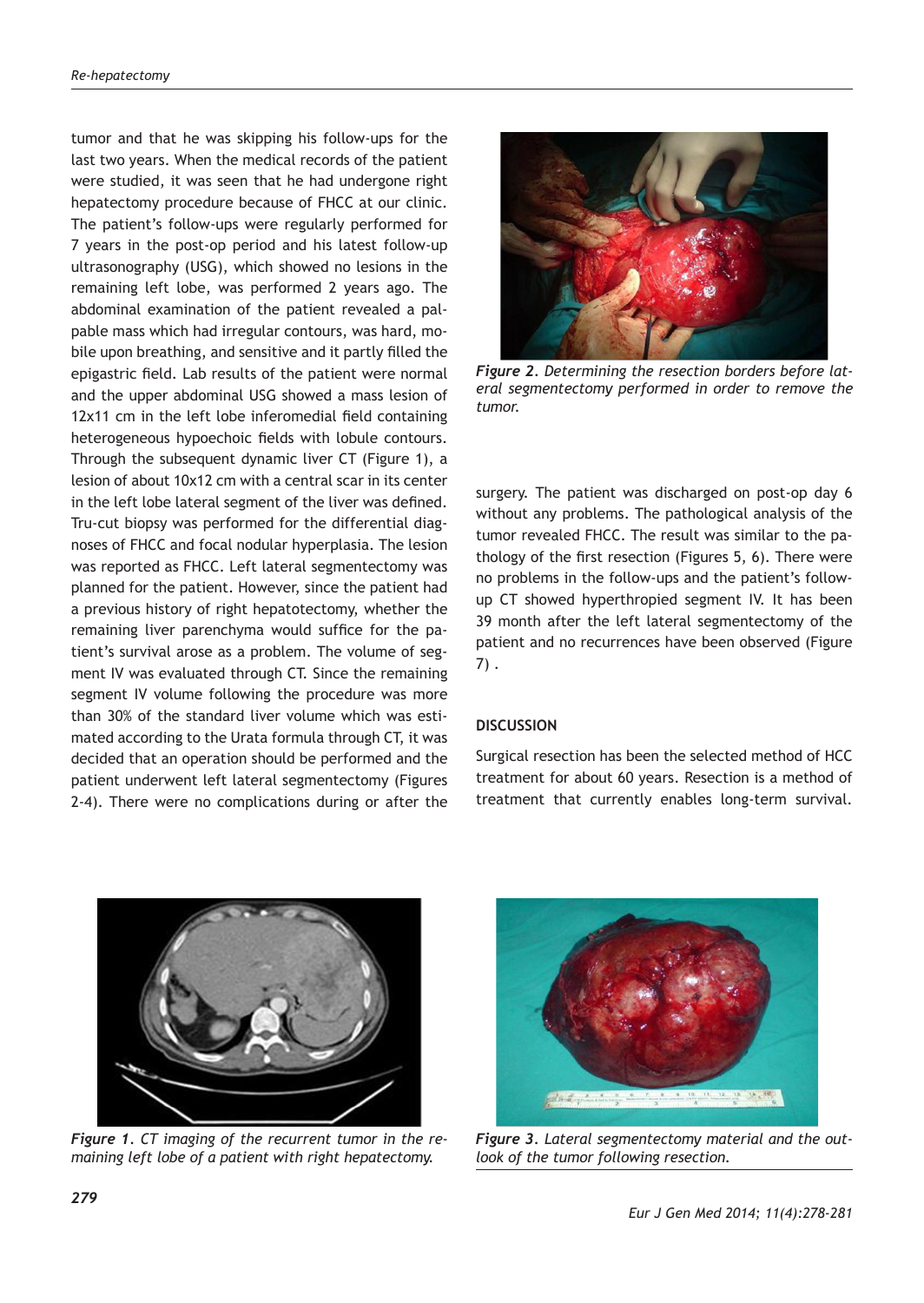

*Figure 4. The outlook of hyperthrophied segment IV that enables the survival of the patient following lateral segmentectomy.*



*Figure 6. Microscopic outlook of the tumor excised by lateral segmentectomy.*

The most important disadvantage of resection is that it has a high rate of recurrence (4, 5). Most of these recurrences happen in the form of intrahepatic recurrences. This situation places hepatectomy to the agenda again. In a study covering 1177 HCC cases conducted by C. Wu et al., it was stated that 149 patients had a second, 35 patients had a third, and 8 patients had a fourth hepatectomy and the authors argued that 2nd and 3rd hepatectomies increased the chance of survival (6). Our case in this article had a regular right hepatectomy 9 years ago and a recurrence was detected in the left lobe's lateral segment 9 years after the procedure. Initially resection was considered for the patient because the tumor was single in this case and its pathological diagnosis was

FHCC. The fact that the patient had about 7-8 years of disease-free period following the first resection shows that re-hepatotectomy is the most appropriate therapeutic modality for the patient. A study by Makuuchi et al. states that in cases with resections for single HCC, disease-free period is longer than 1 year if intrahepatic recurrence takes place and the most appropriate treatment is re-hepatectomy if there is no portal vein invasion (7). Therefore, left lateral segmentectomy was performed on the patient.

The most significant characteristic that pointed out to the survival of the patient with hyperthropied segment IV in the post-op period was the fact that the liver of the patient, who previously had right hepatectomy, was



*Figure 5. Microscopic outlook of the tumor 9 years ago.*



*Figure 7. CT imaging of the patient in post-op 39th month.*